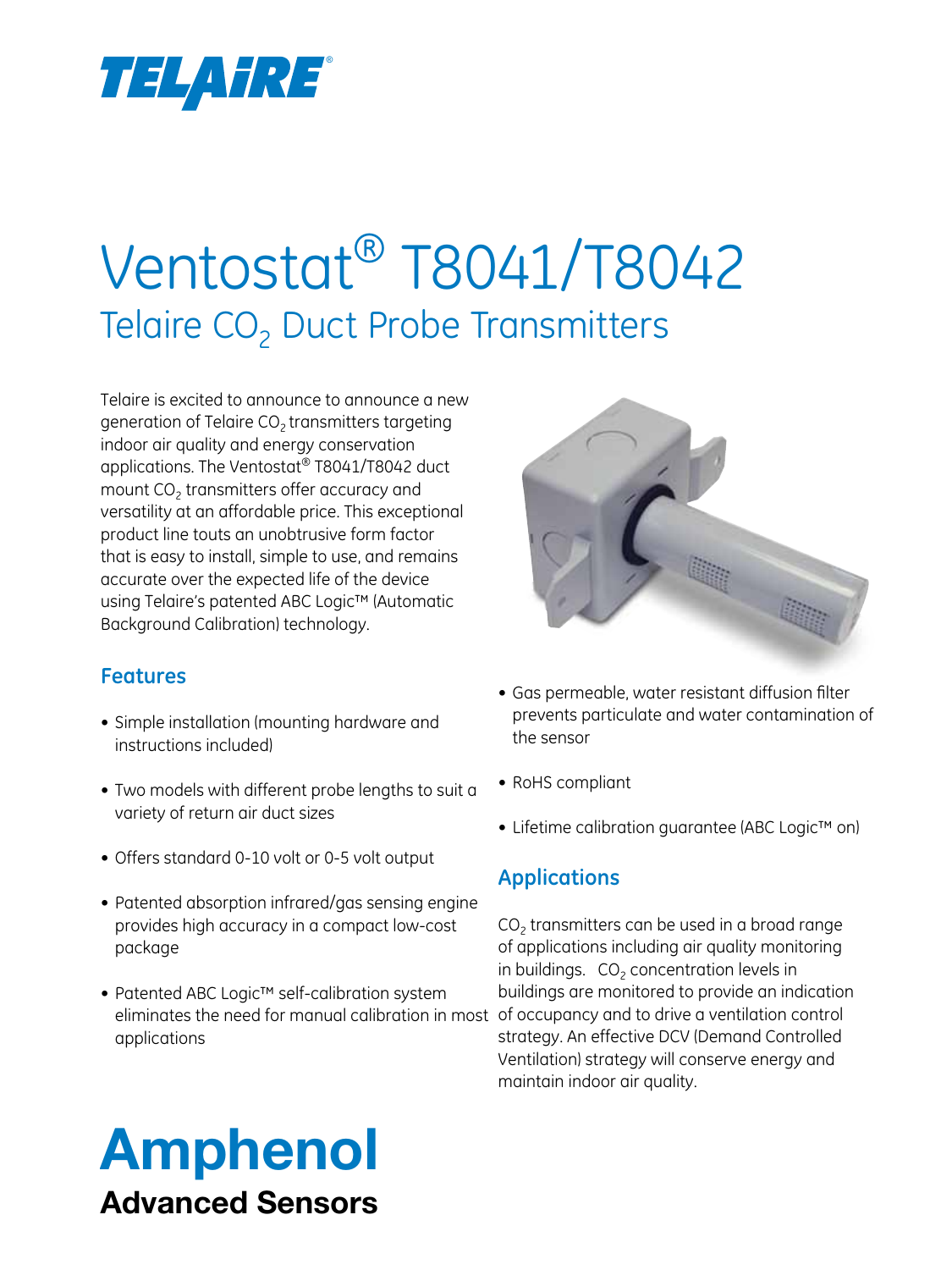## Installation Instructions

- 1. Before installing the sensor, note the direction of the airflow.
- 2. Drill/cut one [38.10 mm] 1 ½" hole. Punch/drill two [3.17 mm] 1/8" holes for mounting screws.
- 3. Slide sensor into [38.10 mm] 1 ½" hole and secure with screws.
- 4. Connect the conduit and make necessary wire connections.
- 5. Install lid, and ensure it snaps into place.



*Installation Drawing for T8041 and T8042 (T8042 Installation shown)*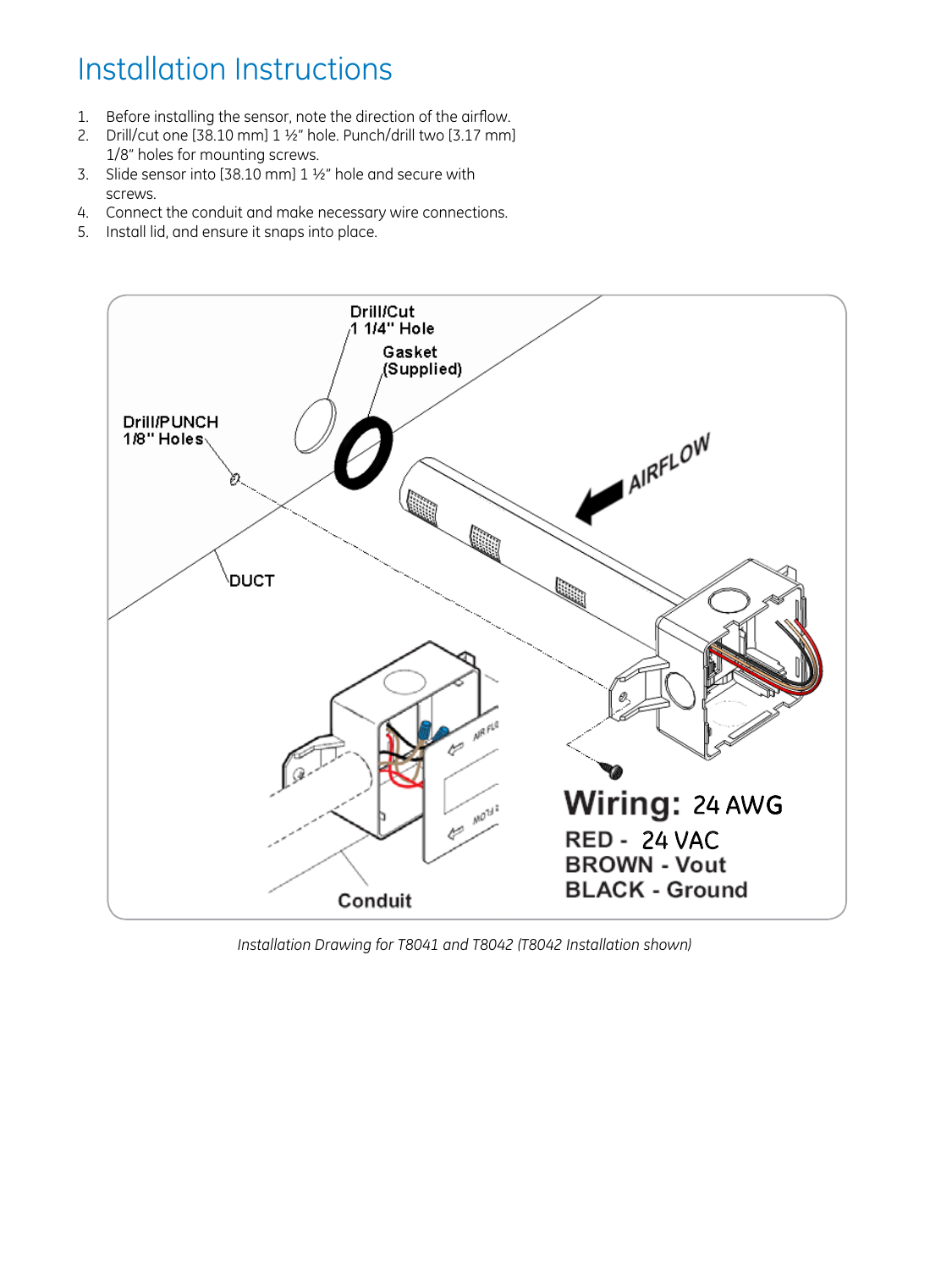## Dimensional Drawings



*T8041 Dimensions (All Dimensions are in MM [Inch].)*



*T8042 Dimensions (All Dimensions are in MM [Inch].)*